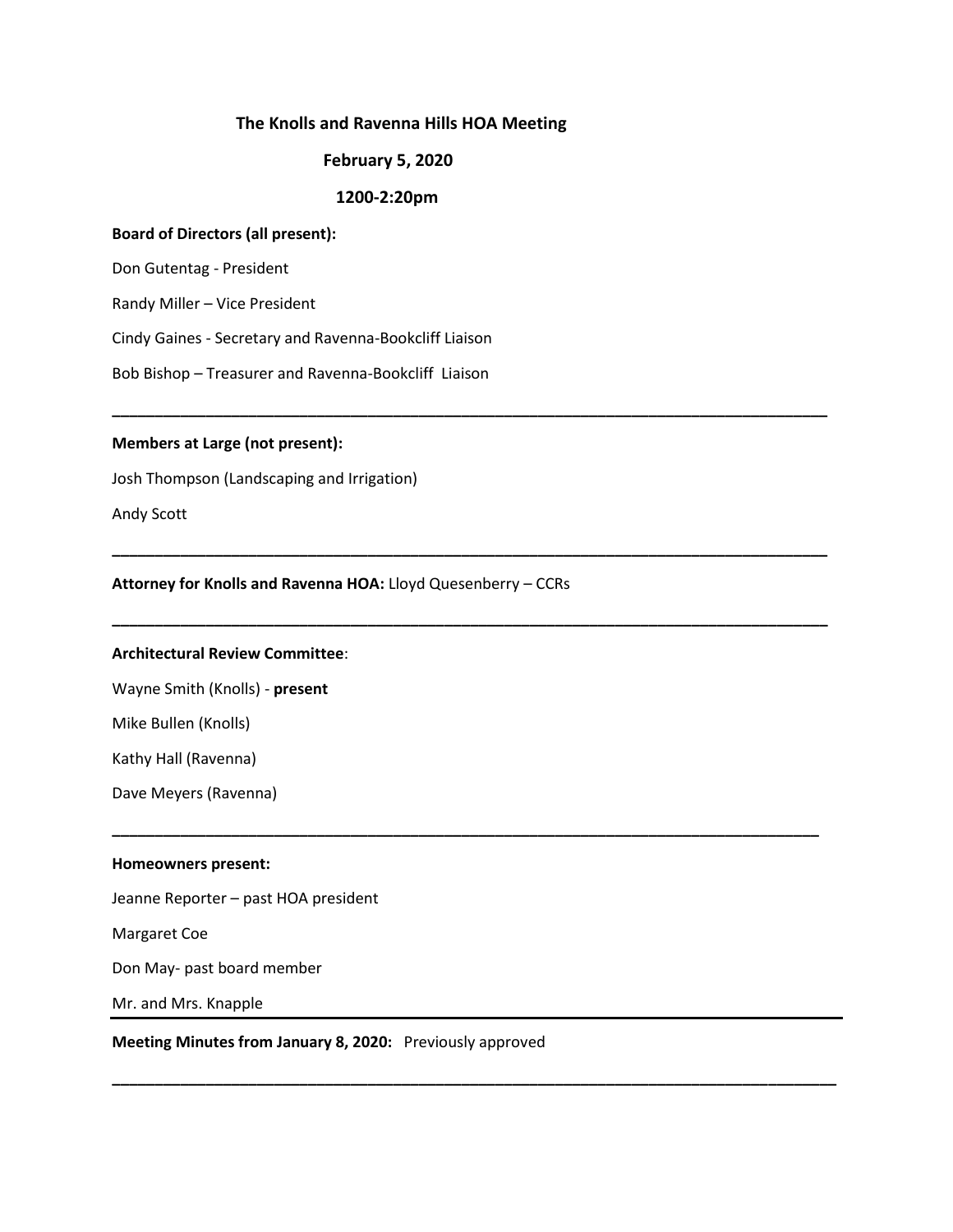#### **NEW BUSINESS**

**CCRs: Mr. Lloyd Quesenberry – Attorney:** Mr. Quesenberry was present to assist the HOA Board with the process of revising and restated the CCRs.

Mr. Quesenberry recommended that all the CCRs for both The Knolls and Ravenna Hills be revised and restated at the same time. This will be more cost efficient.

-Mr. Quesenberry outlined the process of the CCRs going forward. Discussion occurred on the process.

-The process of revising and restating the CCRs by the HOA Board, and reviewing the information presented by Mr. Quesenberry, will begin at the next HOA Board meeting March 18.

-The HOA Board will continue to work closely with the Attorney Mr. Quesnberry during this process.

-Homeowners welcome to attend Board meetings to participate in the discussion.

- Meetings will be scheduled with all Homeowners in the future to discuss proposed changes.

-Home owners will have the opportunity to vote on proposed changes to the CCRs.

-Reminder that the HOA Collection Policy must be delivered to every homeowner each year.

-Also discussed review of the Investment Policy in the future.

**Landscaping/Irrigation**: Pond 1 dredging will be done by Bookcliff Gardens this spring. Dredging will begin pending the weather.

-Elm tree and stump removal (tree is dead) in the Common Area on Piazza Way. Needs to be scheduled.

**\_\_\_\_\_\_\_\_\_\_\_\_\_\_\_\_\_\_\_\_\_\_\_\_\_\_\_\_\_\_\_\_\_\_\_\_\_\_\_\_\_\_\_\_\_\_\_\_\_\_\_\_\_\_\_\_\_\_\_\_\_\_\_\_\_\_\_\_\_\_\_\_\_\_\_\_\_\_\_\_\_\_\_\_\_**

-Bob Bishop is in the process of setting up a Meeting with Bookcliff Gardens to discuss landscaping needs for this year. Ken Storck (past president) will attend this meeting as well.

- Home at 3383 Woodgate Drive, has a damaged sprinkler head that occurred when Bookcliff Gardens were doing snow removal. Bookcliff Gardens has been notified and will arrange to take care of this.

-Cement Lawn Edging on Cortina Court schedule for summer 2020.

## **ACC Forms submitted:**

-Radon Mitigation: approved (Cortina Court)

-Pergola Replacement: approved (Ridge Drive)

-Garage: denied (Ridge Drive)

## **Home Owner Complaint**

-A homeowner on Cortina court submitted a complaint regarding dog barking.